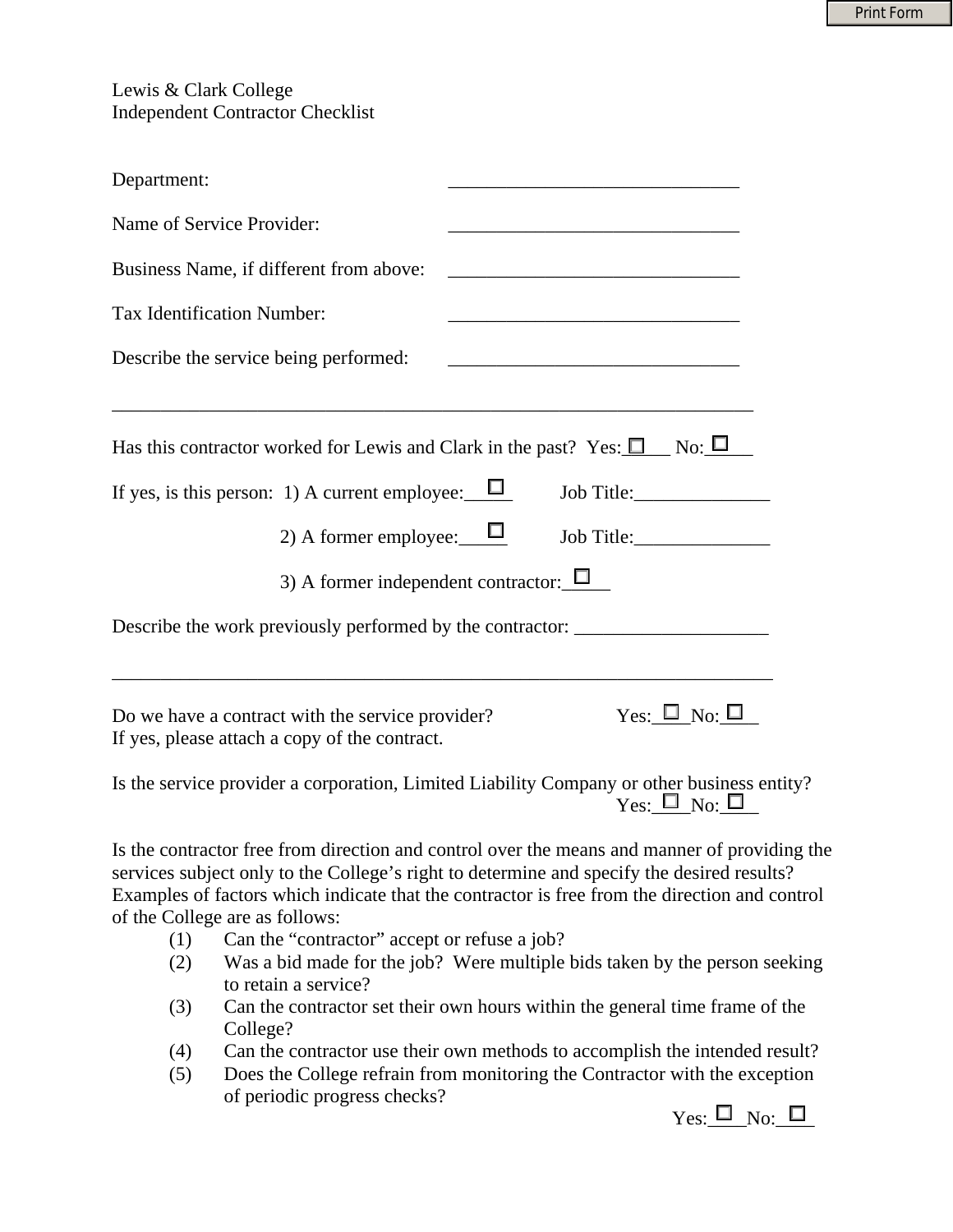Is the contractor customarily engaged in an independently established business? (To answer this question "yes," at least **three** of the following five statements must be true. Circle the items below that apply to this contractor.)

 $Y_{\text{es}}: \Box_{\text{No}}: \Box$ 

(1) The person maintains a business location:

(A) That is separate from the business or work location of the person for whom the services are provided; or

(B) That is in a portion of the person's residence and that portion is used primarily for the business.

(2) The person bears the risk of loss related to the business or the provision of services as shown by factors such as:

(A) The person enters into fixed-price contracts;

(B) The person is required to correct defective work;

(C) The person warrants the services provided; or

(D) The person negotiates indemnification agreements or purchases liability insurance, performance bonds or errors and omissions insurance.

(3) The person provides contracted services for two or more different persons within a 12-month period, or the person routinely engages in business advertising, solicitation or other marketing efforts reasonably calculated to obtain new contracts to provide similar services.

(4) The person makes a significant investment in the business, through means such as:

(A) Purchasing tools or equipment necessary to provide the services;

(B) Paying for the premises or facilities where the services are provided; or

(C) Paying for licenses, certificates or specialized training required to provide the services.

(5) The person has the authority to hire other persons to provide or to assist in providing the services and has the authority to fire those persons.

| Is the contractor permitted to employ assistants?<br>(hired and paid by the contractor)  | Yes: $\square$ No: $\square$ |
|------------------------------------------------------------------------------------------|------------------------------|
| Will the contractor establish the order and sequence<br>that the work is performed?      | $Yes: \Box No: \Box$         |
| Is this person paid by the job performed?<br>(as opposed to by the hour)                 | $Yes: \Box No: \Box$         |
| Will the contractor be providing the tools/supplies<br>necessary to perform the service? | $Yes: \Box No: \Box$         |
| Will the contractor establish the hours of work?                                         | $Yes: \Box No: \Box$         |
| Will the contractor be reimbursed for business or<br>travel expenses?                    | $Yes: \Box No: \Box$         |